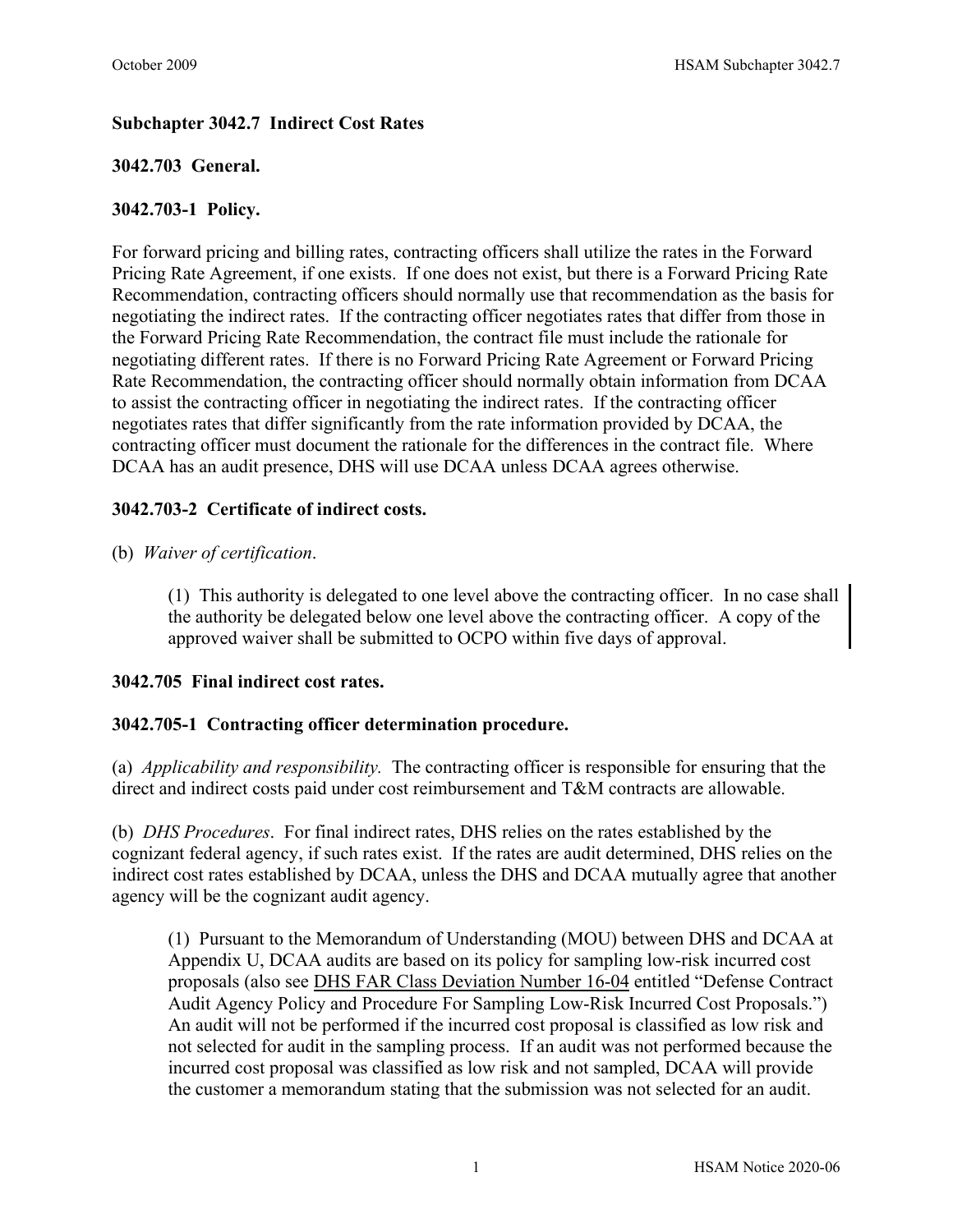This memorandum will include the Certificate of Final Indirect Costs, signed rate agreement, schedule of direct and indirect costs proposed during the fiscal year (Schedule H), and cumulative allowable cost worksheet, if this can be readily prepared. If an audit is performed, DCAA will provide the customer with an incurred cost audit report at the conclusion of the audit. A copy of the annual audit reports or low risk memoranda provided by DCAA shall be maintained in the contract file.

(2) DCAA performs contract audits on an annual basis (not on a contract by contract basis). Thus, DCAA notifies contracting officers when an annual audit of a contractor's incurred costs is going to be performed that includes their DHS contract. This notification will request DHS acknowledgement that the DHS contract should be included in the annual audit, and a request for reimbursement to DCAA for the DHS applicable share of the audit cost. Unless there are exceptional circumstances, DHS contacting officers shall obtain these annual incurred cost audits. If the contracting officer decides not to obtain the annual audit of the direct or indirect costs, the contracting officer shall document in the contract file as to why the audit was not obtained. In addition, the contracting officer shall notify OCPO, Executive Director, Acquisition Policy and Oversight via PROCUREMENTSUPPORT@hq.dhs.gov of their decision to not obtain the audit. The contract file documentation shall include, as a minimum, a discussion of the reason the audit was not obtained (e.g., small dollar amounts remaining unaudited or unsettled; low dollar value of the contracts; the necessary audit will not be performed for many years and there is an urgency to close the contract).

(3) Annual audit reports or low risk memoranda shall be used to establish the allowable direct and indirect costs under cost reimbursement and T&M contracts, unless there are final rates negotiated by the cognizant federal agency that differ from those shown in the DCAA report or low risk memoranda. In such cases, the allowable direct and indirect costs shall be determined based on the rates negotiated by the cognizant federal agency.

(4) To mitigate possible overpayments, the contracting officer shall periodically compare the amounts billed under the contract with the allowable costs shown on the summary sheet. If the amounts billed significantly exceed the allowable costs, the contracting officer shall notify the contractor and request a credit adjustment. If the adjustment is not provided promptly, the contracting officer shall issue a demand for payment to recover the overpayments.

### **3042.705-3 Educational institutions.**

(b) If DHS is the Cognizant Federal Agency for an educational institution for the purpose of negotiating indirect cost rates, the use of predetermined final indirect cost rates must be approved by the COCO. In no case shall the authority be delegated below the COCO.

### **3042-708 Quick-closeout procedures.**

**3042.708-70 DHS quick-closeout procedures.**